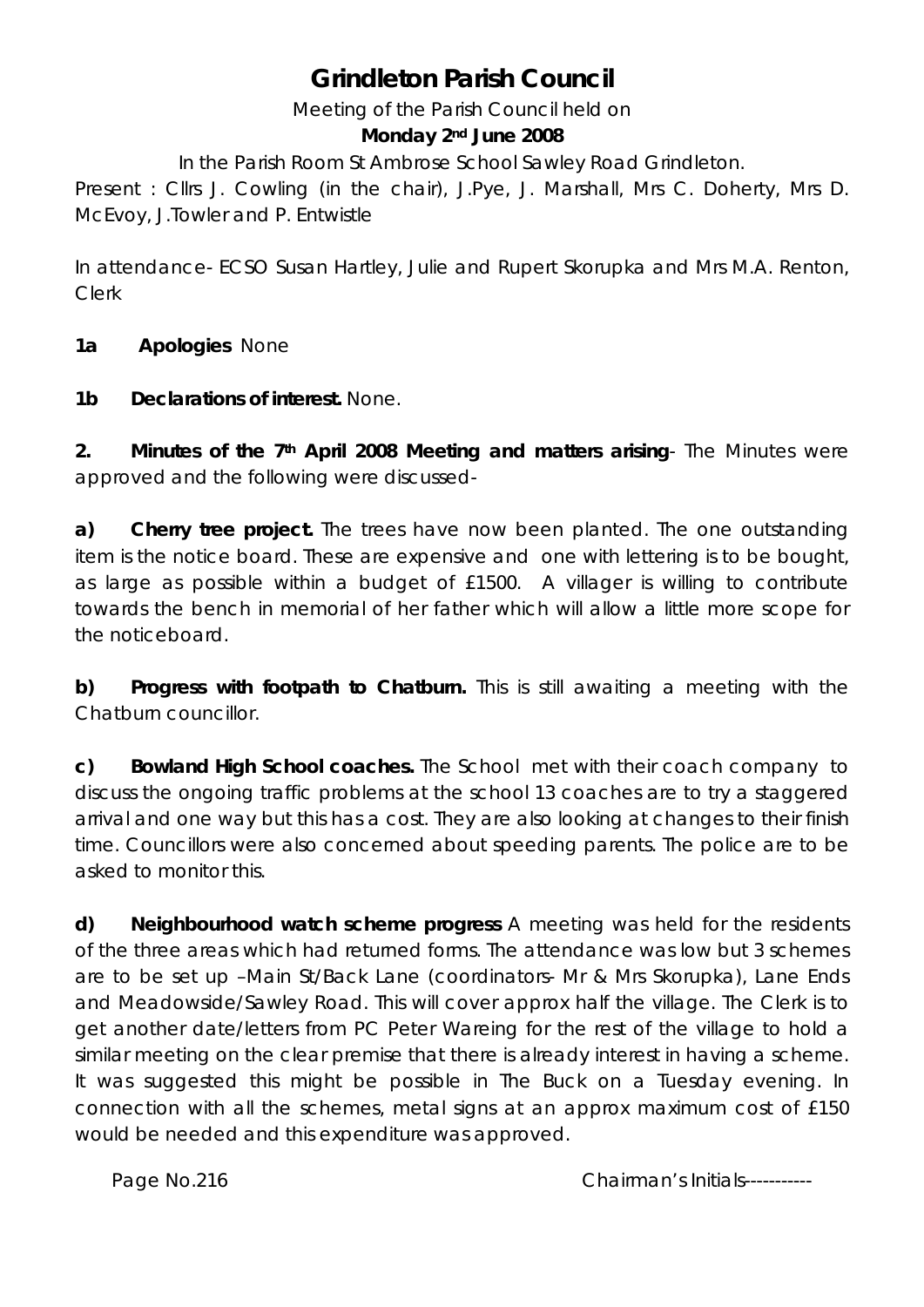**e) Drainage problems and responses received.** With the drier weather, the smells were back. Councillors are to meet the owners to discuss on site.

**f) Grindleton Bridge Works.** The bridge is now to be painted**.**

**3. Police and Community Matters.** Emergency Community and Safety Officer Susan Hartley has been in and around the area meeting people and attended this meeting She gave a detailed report of 16 incidents logged for the village, giving an indication of the nature of the call outs. These included neighbour disputes, a stolen trailer, suspicious male in connection with a treasure hunt, a vehicle shunt, motorcycle nuisance on a bridle path, vehicle obstruction and a faulty house alarm.

Susan explained how to contact her and that she is on shifts. School traffic speeding was aired with her and she has taken note. She is to be trained in the use of the hand held speed device. This is used to warn motorists of their speeds. This does provide the facts when asking for speed signs/changes.

## **4. Parish Plan**

**4.1** The Clerk outlined how this was proceeding and welcomed comments on the then current draft which had been supplied. It is proposed to send 'The Action' with a n explanatory page and the Activities to all residents and the full report to be available to those requesting it and all parties affected or to be 'partners' in achieving the action listed.

**4.2** The Plan is also to go on the website. The transfer to the new webmaster is still not complete. Cllr J. Cowling is to visit the old webmaster and 'ease' the way.

**4.3** The Clerk is also formally to thank Mark Chapelhow from Community Futures for his great assistance throughout the process as he is now to lose his job- wth the end of the funding.

## **5. Planning Matters since the last meeting**

**5.1 Current Planning Application.** The retrospective planning application for the decking at The Duke of York PH was awaited but as the development had already taken place, views were sought in advance of the application. These were mixed as it did appear safer than previously and a matter of taste

#### **6. Financial Matters**

#### **6.a-**

The following payments were approved-

|     | Who to                        | What for                                | Legal Power   |
|-----|-------------------------------|-----------------------------------------|---------------|
| tba | <b>Whalley Parish Council</b> | Balance for lengthsman for              | S111 LGA 1972 |
|     |                               | 2007-8                                  | S43 Highways  |
|     |                               | (Whalley are happy to settle   Act 1980 |               |
|     |                               | in June as latest timesheets            |               |
|     |                               | not yet received)                       |               |

Page No.217 **Chairman's Initials-----------**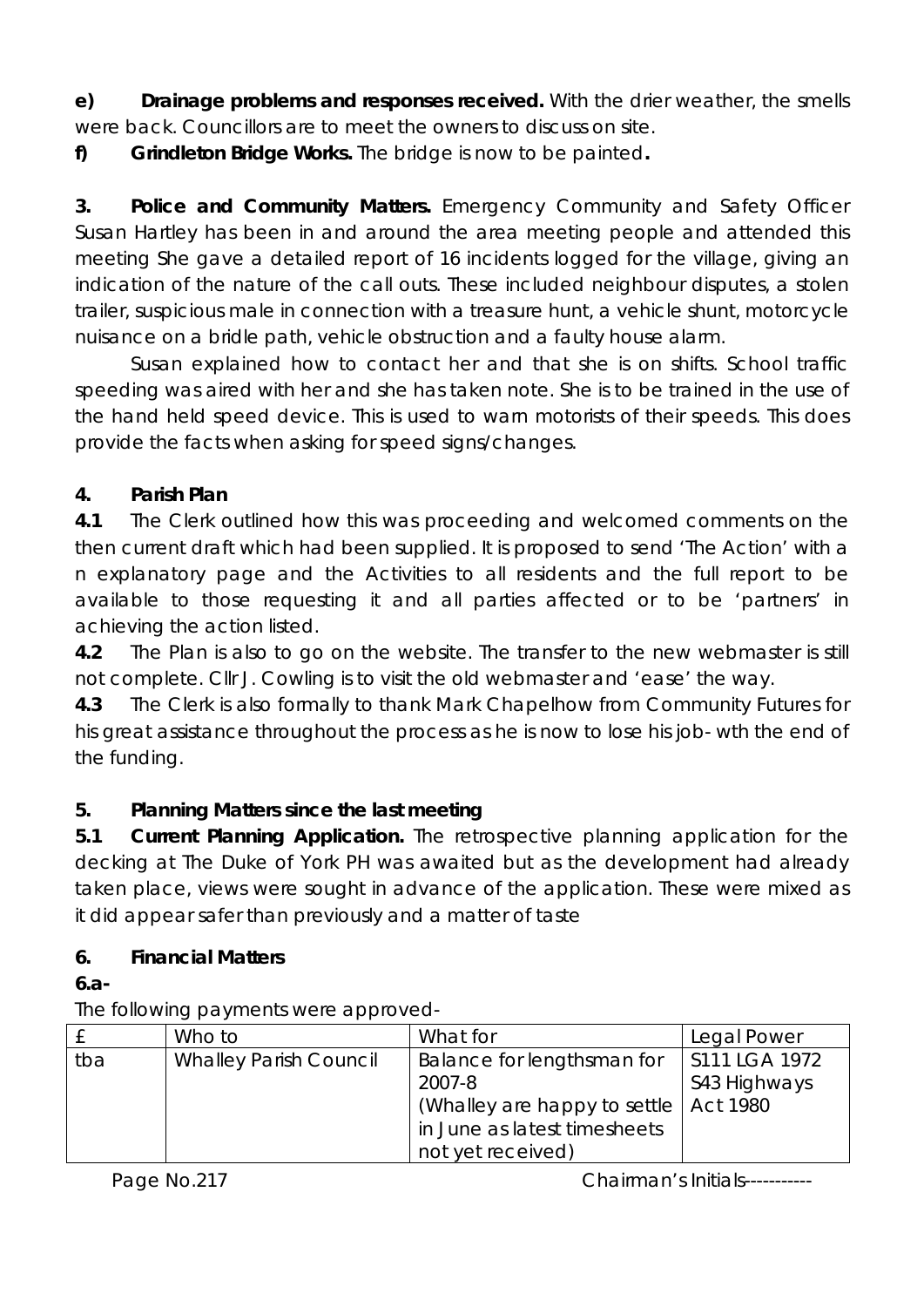| £183.33<br>£6.35  | <b>Clerks Honorarium for</b><br>June/July<br>Clerks expenses     | Total payment = $£189.68$                      | S112 LGA 1972         |
|-------------------|------------------------------------------------------------------|------------------------------------------------|-----------------------|
| £25.00            | Mr J. Marshall                                                   | Prize draw for the Parish<br>Plan              | S142 LGA 1972         |
| £2.40             | Mr N.Kelly                                                       | Colour posters for Parish<br>Plan open meeting | S142 LGA 1972         |
| £384.84<br>£23.38 | Mrs M.A. Renton                                                  | Parish Plan work and<br>expenses               | S142 LGA 1972         |
| £60.00            | <b>St Ambrose Parochial</b><br>Church Council                    | Room hire for 2008/9<br>Council meetings       | S142 LGA 1972         |
| £20.00            | St Ambrose Parochial<br><b>Church Council</b>                    | Parish Plan room hire                          | S142 LGA 1972         |
| £3.00             | Mrs K. Hopkinson                                                 | Tabs for Open meeting<br>exhibition            | S142 LGA 1972         |
| Approx<br>£163    | Mr N.Kelly<br>Mrs K. Hopkinson                                   | Distribution of Parish Plan                    | S142 LGA 1972         |
| £30.00            | Lancashire & Merseyside<br><b>County Training</b><br>Partnership | Clerk training on finance<br>and planning      | S 112-119 LGA<br>1972 |
| Max<br>£150       | Neighbourhood watch<br>signage                                   |                                                |                       |
| £738.30           | Total (known sums only)                                          |                                                |                       |

**6b** The Annual Account and Annual Return were approved and are to be signed by the Chairman and Clerk.

## **7 Councillor Responsibilities and reports**

**Lancashire Association of Local Councils-** New name for LancsT&PC. Cllr J. Cowling .

Recreation Ground-Cllr Mrs C. Doherty

Police and Community- Cllr P.Entwistle

Lane End Educational Charity- Cllr J. Cowling. He reported there is an offer in for the sale of the school premises.

Grindleton Consolidated Charities- Cllr J. Cowling. He reported Harrop Gate Farm had been auctioned on 27<sup>th</sup> May and has a buyer. The trustees are deciding on a new scheme of grants to fulfil the purposes of that charity with the income from the proceeds.

Footpaths- Cllr P.Entwistle. He is to have discussions with Chatburn on a possible route. Lengthsman- Cllrs J. Cowling and P. Entwistle.

Website- Cllr Mrs D. McEvoy

Allotments- Cllr J.Towler. The allotment holders are not this year participating in the open gardens.